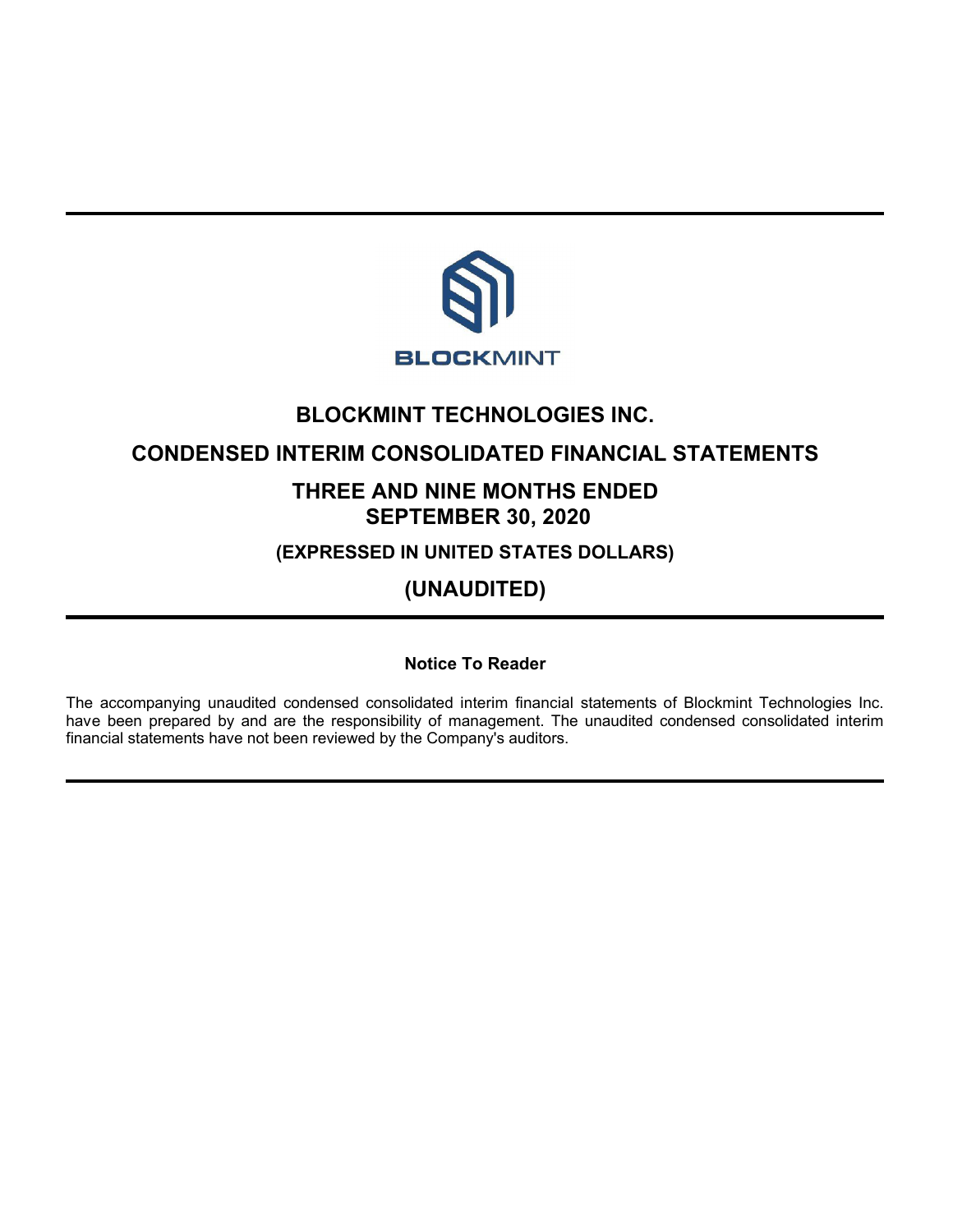# **Blockmint Technologies Inc. Condensed Interim Consolidated Statements of Financial Position (Expressed in United States Dollars) Unaudited**

|                                                    | September 30, | As at<br>December 31,<br>2019 |                 |
|----------------------------------------------------|---------------|-------------------------------|-----------------|
| <b>ASSETS</b>                                      |               |                               |                 |
| <b>Current assets</b>                              |               |                               |                 |
| Cash                                               | \$            | 2,640,029                     | \$<br>2,957,158 |
| Receivables                                        |               | 2,671                         | 10,557          |
| Prepaid expenses                                   |               | 1,000                         | 1,000           |
| Digital currency (note 5)                          |               | 1,293                         | 533             |
| <b>Total current assets</b>                        |               | 2,644,993                     | 2,969,248       |
| Intangible asset (note 7)                          |               | 17,500                        | 17,500          |
| <b>Total assets</b>                                | \$            | 2,662,493                     | \$<br>2,986,748 |
| <b>EQUITY AND LIABILITIES</b>                      |               |                               |                 |
| <b>Current liabilities</b>                         |               |                               |                 |
| Accounts payable and accrued liabilities (note 10) | \$            | 38,623                        | \$<br>24,397    |
| <b>Total current liabilities</b>                   |               | 38,623                        | 24,397          |
| <b>Equity</b>                                      |               |                               |                 |
| Share capital (note 8)                             |               | 8,884,433                     | 8,884,433       |
| Warrant reserve (note 9)                           |               | 17,500                        | 17,500          |
| Contributed surplus (note 9)                       |               | 30,300                        | 30,300          |
| Accumulated other comprehensive income (loss)      |               | (2,656)                       | 6,485           |
| Deficit                                            |               | (6, 305, 707)                 | (5,976,367)     |
| <b>Total equity</b>                                |               | 2,623,870                     | 2,962,351       |
| <b>Total equity and liabilities</b>                | \$            | 2,662,493                     | \$<br>2,986,748 |

Nature of operations and going concern (note 1)

"Nelson Ijih", Director

"Colin Watt", Director

The accompanying notes to the unaudited condensed consolidated interim financial statements are an integral part of these statements.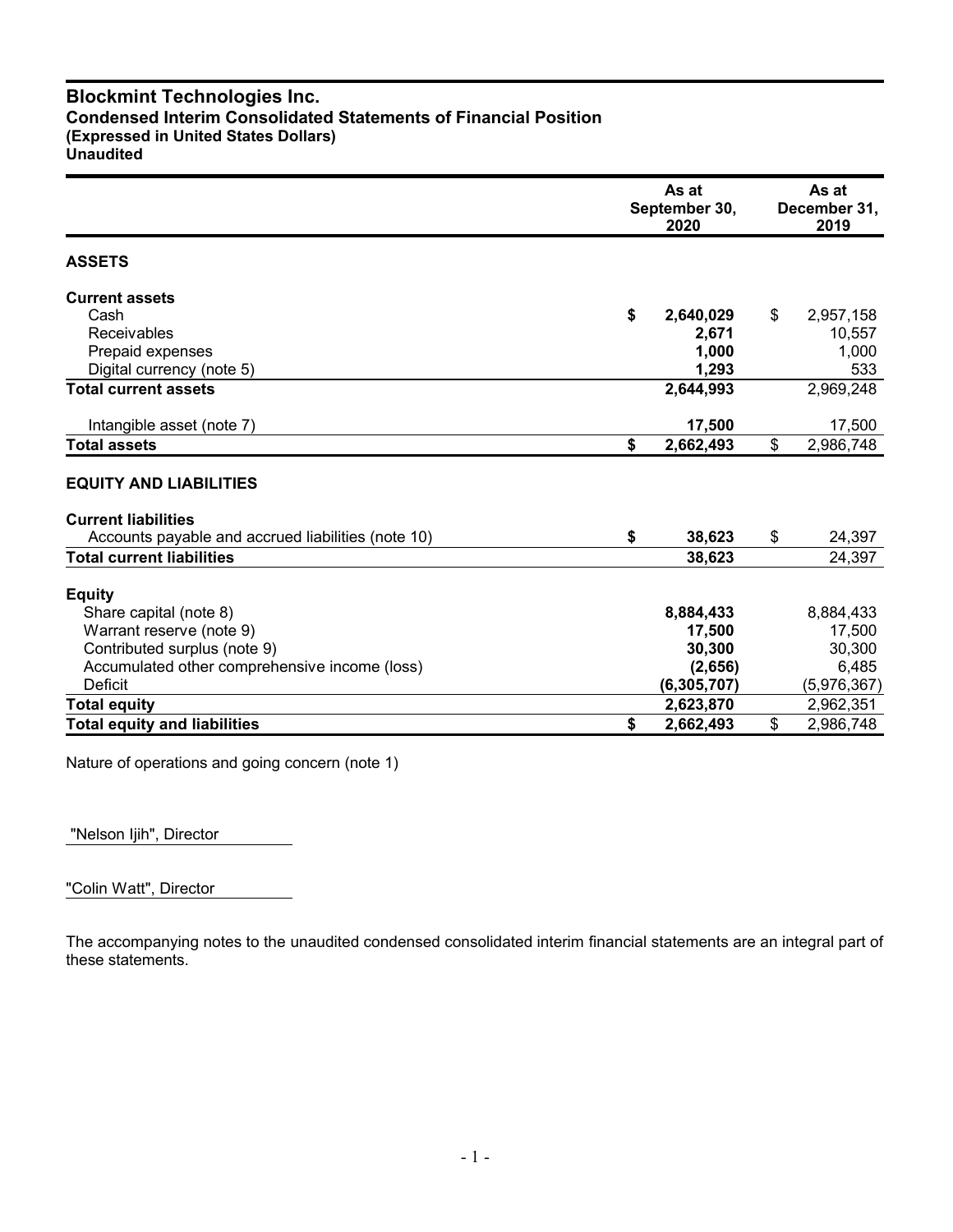# **Blockmint Technologies Inc. Condensed Interim Consolidated Statements of Loss and Comprehensive Loss (Expressed in United States Dollars) Unaudited**

|                                                | <b>Three Months</b><br><b>Ended</b><br>2020 |            | <b>Three Months</b><br><b>Ended</b><br>September 30, September 30, September 30, September 30,<br>2019 |            | <b>Nine Months</b><br><b>Ended</b><br>2020 | <b>Nine Months</b><br><b>Ended</b><br>2019 |
|------------------------------------------------|---------------------------------------------|------------|--------------------------------------------------------------------------------------------------------|------------|--------------------------------------------|--------------------------------------------|
|                                                |                                             |            |                                                                                                        |            |                                            |                                            |
| <b>Operating expenses</b>                      |                                             |            |                                                                                                        |            |                                            |                                            |
| Business development and promotion             | \$                                          | 75         | \$                                                                                                     | 762        | \$<br>8,563                                | \$<br>19,191                               |
| Consulting (note 10)                           |                                             | 93,547     |                                                                                                        | 21,907     | 193,803                                    | 205,010                                    |
| Depreciation (note 6)                          |                                             |            |                                                                                                        | 2,052      |                                            | 6,155                                      |
| Management fees and salaries (note 10)         |                                             | 25,032     |                                                                                                        | 34,767     | 74,241                                     | 183,014                                    |
| Office and miscellaneous                       |                                             | 4,039      |                                                                                                        | 22,439     | 20,822                                     | 98,938                                     |
| Professional fees (note 10)                    |                                             | 8,202      |                                                                                                        | 6,324      | 18,960                                     | 73,747                                     |
| Salaries and wages                             |                                             | 4,372      |                                                                                                        | 3,781      | 13,410                                     | 41,427                                     |
| Total operating expenses                       |                                             | 135,267    |                                                                                                        | 92,032     | 329,799                                    | 627,482                                    |
| Loss before other items                        |                                             | (135, 267) |                                                                                                        | (92, 032)  | (329, 799)                                 | (627, 482)                                 |
| Foreign exchange (loss) gain                   |                                             | (1,920)    |                                                                                                        | (92)       | (301)                                      | 1,503                                      |
| Revaluation of digital currency                |                                             | 533        |                                                                                                        | (370)      | 760                                        | 127                                        |
| Transaction cost (note 4)                      |                                             |            |                                                                                                        |            |                                            | (3, 458, 765)                              |
| Net loss for the period                        | \$                                          | (136, 654) | \$                                                                                                     | (92, 494)  | \$<br>(329, 340)                           | \$<br>(4,084,617)                          |
|                                                |                                             |            |                                                                                                        |            |                                            |                                            |
| Other comprehensive income (loss)              |                                             |            |                                                                                                        |            |                                            |                                            |
| Gain on currency translation                   |                                             | 7,195      |                                                                                                        | (3,881)    | (9, 141)                                   | (425)                                      |
| Total comprehensive loss for the period        | \$                                          | (129,459)  | \$                                                                                                     | (96, 375)  | \$<br>(338, 481)                           | \$<br>(4,085,042)                          |
| Basic and diluted net loss per share (note 11) | \$                                          | (0.00)     | \$                                                                                                     | (0.00)     | \$<br>(0.01)                               | \$<br>(0.10)                               |
| Weighted average number of common shares       |                                             |            |                                                                                                        |            |                                            |                                            |
| outstanding                                    |                                             | 44,269,068 |                                                                                                        | 44,269,068 | 44,269,068                                 | 40,969,173                                 |

The accompanying notes to the unaudited condensed consolidated interim financial statements are an integral part of these statements.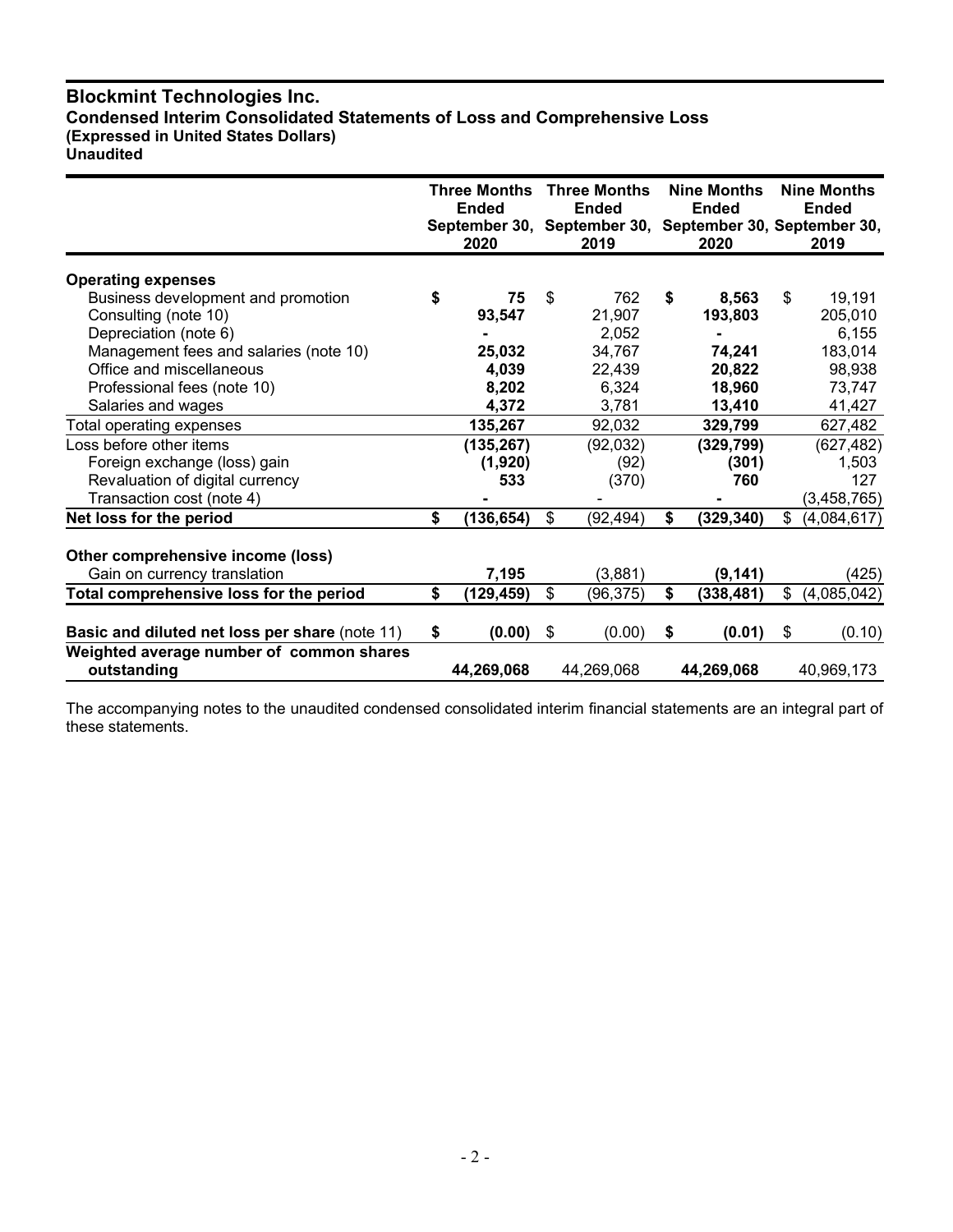# **Blockmint Technologies Inc. Condensed Interim Consolidated Statements of Cash Flows (Expressed in United States Dollars) Unaudited**

|                                            | Nine Months<br><b>Ended</b><br>2020 | <b>Nine Months</b><br><b>Ended</b><br>September 30, September 30,<br>2019 |
|--------------------------------------------|-------------------------------------|---------------------------------------------------------------------------|
| <b>Operating activities</b>                |                                     |                                                                           |
| Net loss for the period                    | \$<br>(329, 340)                    | \$ (4,084,617)                                                            |
| Adjustments for:                           |                                     |                                                                           |
| Depreciation                               |                                     | 6,155                                                                     |
| Revaluation of digital currency            | (760)                               | (127)                                                                     |
| Unrealised foreign exchange (gain)         | (9, 141)                            | (350)                                                                     |
| <b>Transaction cost</b>                    |                                     | 3,458,765                                                                 |
| Changes in non-cash working capital items: |                                     |                                                                           |
| Receivables and prepaid expenses           | 7,886                               | 48,934                                                                    |
| Accounts payable and accrued liabilities   | 14,226                              | (49,074)                                                                  |
| Net cash used in operating activities      | (317, 129)                          | (620,314)                                                                 |
| <b>Investing activities</b>                |                                     |                                                                           |
| Cash from Arrangement Agreement            |                                     | 408,219                                                                   |
| Net cash provided by investing activity    |                                     | 408,219                                                                   |
| Net change in cash                         | (317, 129)                          | (212,095)                                                                 |
| Cash, beginning of period                  | 2,957,158                           | 3,232,402                                                                 |
| Cash, end of period                        | 2,640,029<br>\$                     | 3,020,307<br>\$                                                           |

The accompanying notes to the unaudited condensed consolidated interim financial statements are an integral part of these statements.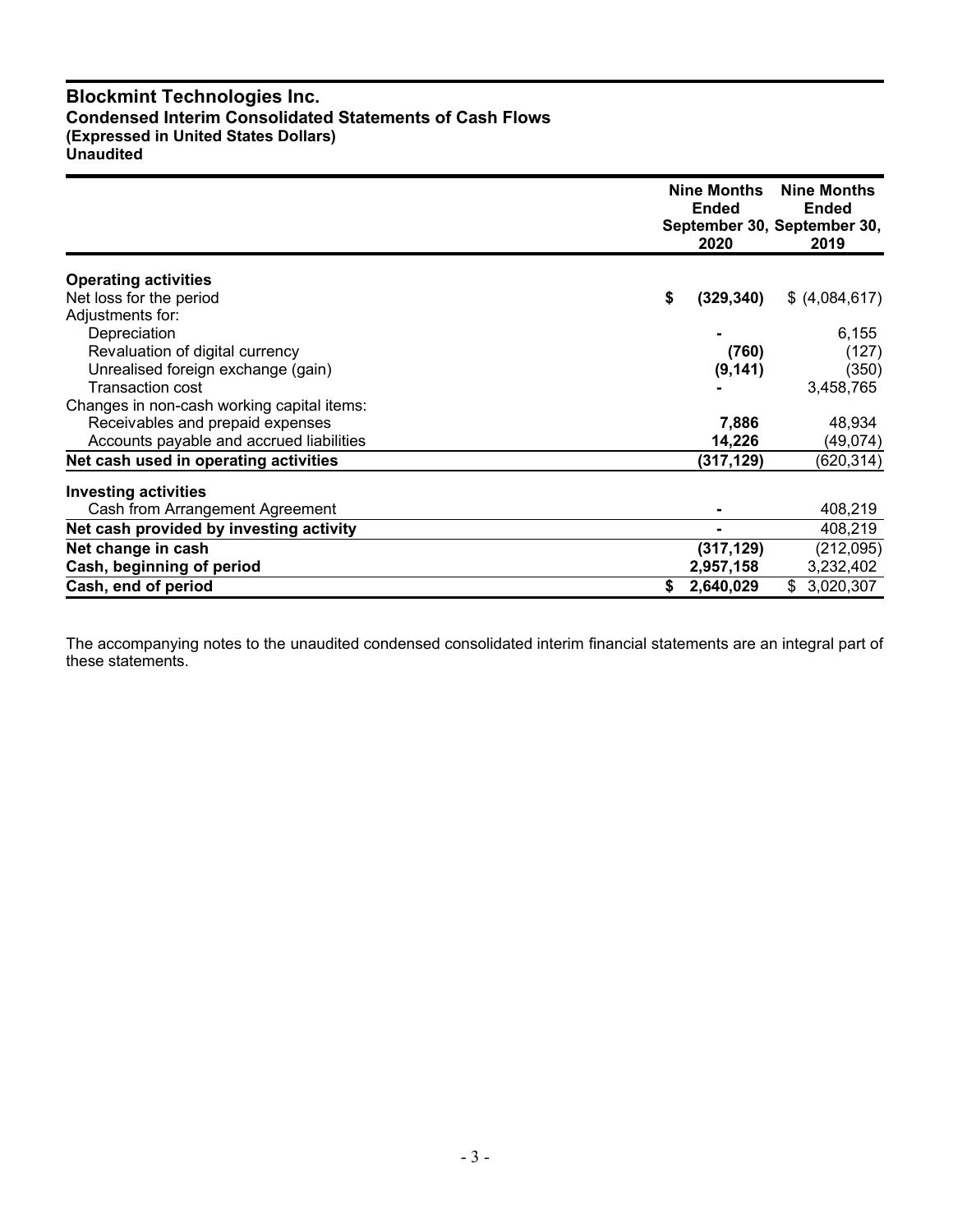# **Blockmint Technologies Inc. Condensed Interim Consolidated Statements of Changes in Equity (Expressed in United States Dollars) Unaudited**

|                                       |    | <b>Share</b> |   | Warrant                     |      | <b>Contributed</b>       |   | <b>Accumulated</b><br>other<br>comprehensive |      |                   |                    |
|---------------------------------------|----|--------------|---|-----------------------------|------|--------------------------|---|----------------------------------------------|------|-------------------|--------------------|
| Balance, December 31, 2018            |    | capital      | S | <b>reserve</b><br>47,800 \$ |      | <b>Surplus</b>           |   | loss                                         |      | <b>Deficit</b>    | Total<br>3,269,651 |
| Shares issued pursuant to Arrangement | ъ  | 5,049,154    |   |                             |      |                          |   |                                              |      | $$(1,827,303)$ \$ |                    |
| Agreement (note 4)                    |    | 3,835,279    |   | $\overline{\phantom{0}}$    |      | $\overline{\phantom{0}}$ |   |                                              |      |                   | 3,835,279          |
| Warrants expired                      |    |              |   | (30, 300)                   |      | 30,300                   |   |                                              |      |                   |                    |
| Currency translation                  |    |              |   |                             |      |                          |   | (350)                                        |      |                   | (350)              |
| Net loss for the period               |    |              |   |                             |      |                          |   |                                              |      | (4,084,617)       | (4,084,617)        |
| Balance, September 30, 2019           | S. | 8,884,433    |   | 17,500 \$                   |      | 30,300                   |   | (350)                                        | - \$ | $(5,911,920)$ \$  | 3,019,963          |
|                                       |    |              |   |                             |      |                          |   |                                              |      |                   |                    |
| Balance, December 31, 2019            | S. | 8,884,433    | S | 17,500                      | - \$ | 30,300                   | S | 6,485                                        | S.   | $(5,976,367)$ \$  | 2,962,351          |
| Currency translation                  |    |              |   |                             |      |                          |   | (9, 141)                                     |      |                   | (9, 141)           |
| Net loss for the period               |    |              |   |                             |      |                          |   |                                              |      | (329, 340)        | (329, 340)         |
| Balance, September 30, 2020           | \$ | 8,884,433    |   | 17,500 \$                   |      | 30,300                   |   | (2,656)                                      | S    | $(6,305,707)$ \$  | 2,623,870          |

The accompanying notes to the unaudited condensed consolidated interim financial statements are an integral part of these statements.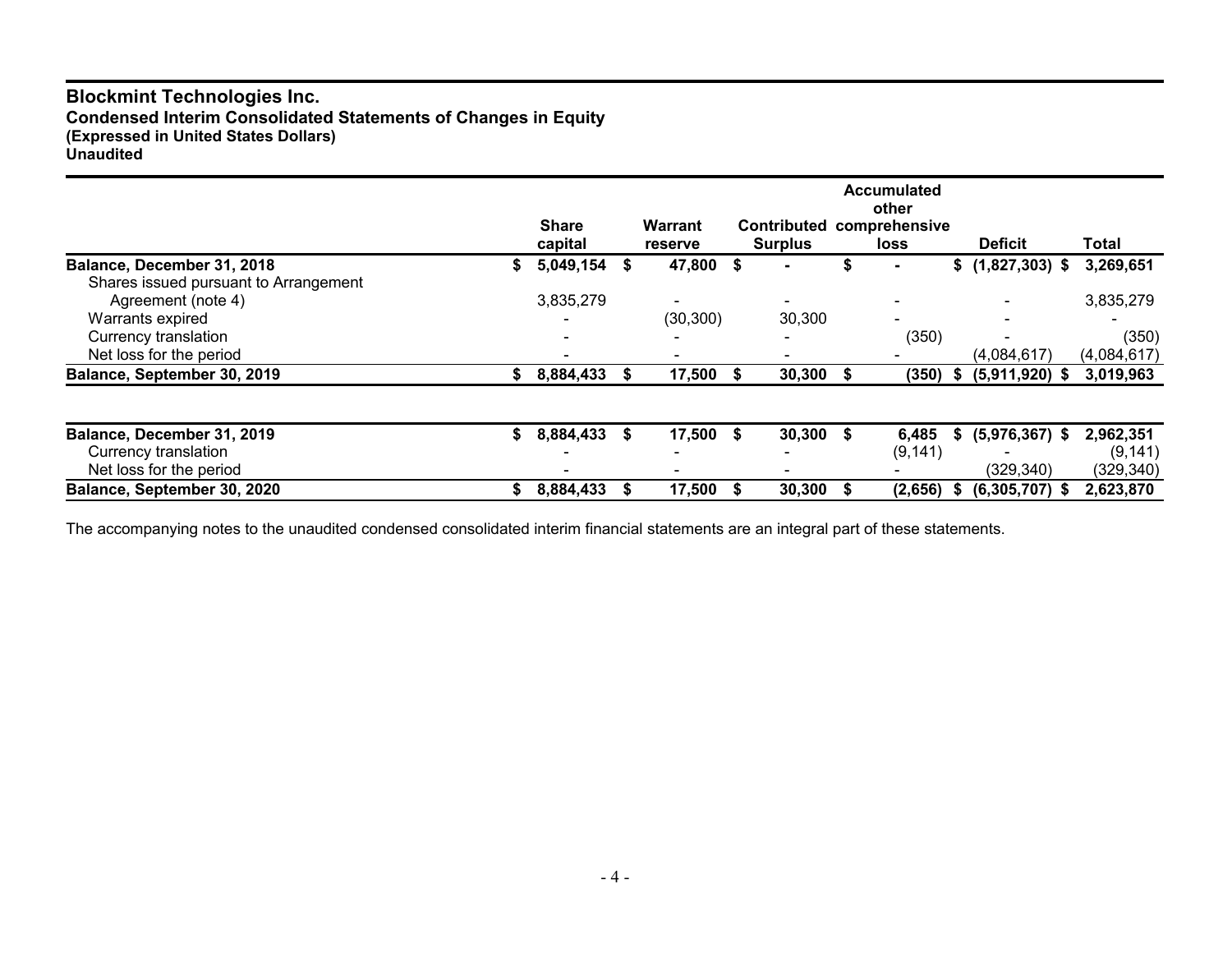## **1. Nature of operations and going concern**

Blockmint Technologies Inc. (or the "Company") is a publicly traded company whose shares are listed on the TSX-V under the trading symbol BKMT. BlockMint (Canada) Technologies Inc. (formerly BlockMint Technologies Inc.) ("BlockMint-Canada"), a wholly owned subsidiary of the Company, was incorporated on December 22, 2017 pursuant to the British Columbia Business Corporations Act. BlockMint-Canada and its subsidiary, BlockMint (USA) Technologies Inc. ("BlockMint-USA") are in the business of developing distributed systems and networks that enable a more decentralized deployment of blockchain based applications such as cryptocurrency mining. BlockMint-USA was incorporated under the laws of the State of Delaware on March 6, 2018.

On February 19, 2019, the Company completed a triangular amalgamation whereby BlockMint-Canada shares were exchanged for SMC Ventures Inc. ("SMC") shares on the basis of 1.33 post-consolidated SMC share for each one (1) BlockMint-Canada share (the "Amalgamation") (see note 4). The Amalgamation was accounted for as a reverse takeover ("RTO") whereby BlockMint-Canada was identified as the acquirer for accounting purposes and the resulting unaudited condensed consolidated interim financial statements are presented as a continuance of BlockMint-Canada and the comparative figures presented in the unaudited condensed consolidated interim financial statements prior to the RTO are those of BlockMint-Canada.

The Company's registered office address is located at 29<sup>th</sup> Floor, 595 Burrard Street, Vancouver, British Columbia, V7X 1J5.

## **Going concern**

The Company does not generate material revenue from operations. The Company incurred a net loss for the nine months ended September 30, 2020 of \$329,340 and had an accumulated deficit of \$6,305,707 at September 30, 2020 (December 31, 2019 - \$5,976,367). These conditions indicate material uncertainties that may cast significant doubt on the Company's ability to continue as a going concern. As at September 30, 2020, the Company had a working capital balance of \$2,606,370 (December 31, 2019 - \$2,944,851).

In March 2020 the World Health Organization declared coronavirus COVID-19 a global pandemic. This contagious disease outbreak, which has continued to spread, and any related adverse public health developments, has adversely affected workforces, economies, and financial markets globally, potentially leading to an economic downturn. It is not possible for the Company to predict the duration or magnitude of the adverse results of the outbreak and its effects on the Company's business or ability to raise funds.

These unaudited condensed consolidated interim financial statements have been prepared on a going concern basis, which presumes realization of assets and discharge of liabilities in the normal course of business for the foreseeable future. Accordingly they do not give effect to adjustments that would be necessary should the Company be unable to continue as a going concern and therefore be required to realize its assets and discharge its liabilities in other than the normal course of business and at amounts different from those presented in these unaudited condensed consolidated interim financial statements.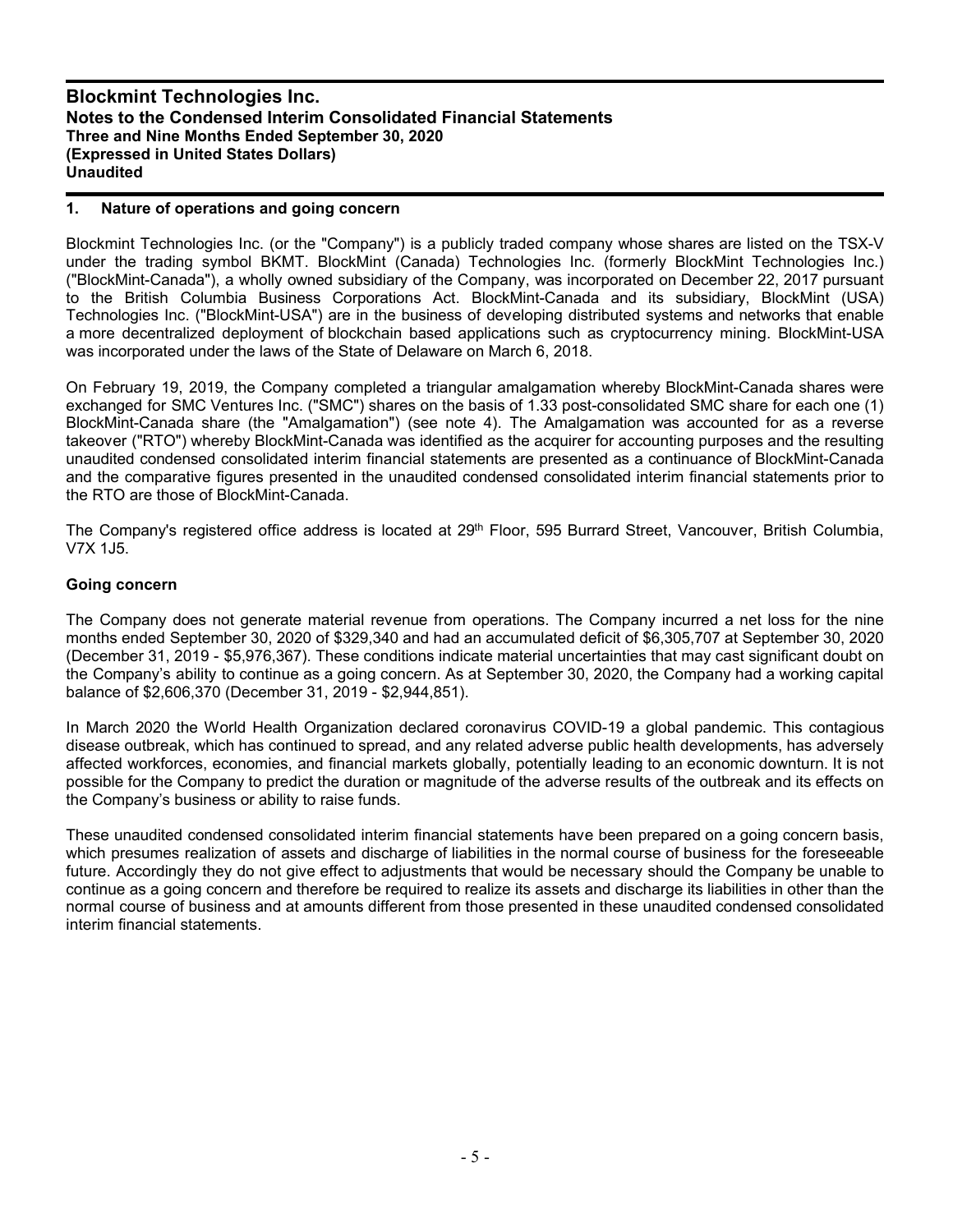## **2. Basis of presentation**

The Company applies International Financial Reporting Standards ("IFRS") as issued by the International Accounting Standards Board ("IASB") and interpretations issued by the International Financial Reporting Interpretations Committee ("IFRIC"). These unaudited condensed consolidated interim financial statements have been prepared in accordance with International Accounting Standard 34, Interim Financial Reporting. Accordingly, they do not include all of the information required for full annual financial statements required by IFRS as issued by IASB and interpretations issued by IFRIC.

The policies applied in these unaudited condensed consolidated interim financial statements are based on IFRS's issued and outstanding as of November 27, 2020, the date the Board of Directors approved the statements. Except as disclosed in note 3, the same accounting policies and methods of computation are followed in these unaudited condensed consolidated interim financial statements as compared with the most recent annual financial statements as at and for the year ended December 31, 2019. Any subsequent changes to IFRS that are given effect in the Company's annual financial statements for the period ending December 31, 2020 could result in restatement of these unaudited condensed consolidated interim financial statements.

## **3. Significant accounting policies**

## **Changes in accounting policies**

### New standards not yet adopted and interpretations issued but not yet effective

There are no other relevant IFRS's or IFRS interpretations that are not yet effective that would be expected to have a material impact on the unaudited condensed consolidated interim financial statements.

### **4. Arrangement agreement**

On July 10, 2018, BlockMint-Canada, SMC and 1166066 B.C. Ltd. ("SMC Subco"), a wholly-owned subsidiary of SMC, entered into an Arrangement Agreement whereby BlockMint-Canada agreed to amalgamate with SMC Subco, which would result in BlockMint-Canada and BlockMint-USA becoming wholly-owned subsidiaries of SMC. The Arrangement Agreement was amended on September 28, 2018 and on November 30, 2018.

On February 19, 2019, the Company closed its reverse takeover acquisition of BlockMint-Canada, whereby:

- SMC consolidated its 18,708,678 common shares on a two for one basis resulting in 9,354,387 post consolidation shares outstanding;
- BlockMint Technologies Inc. changed its name to Blockmint (Canada) Technologies Inc. and SMC changed its name to BlockMint Technologies Inc.;
- The Company issued 34,914,681 post-consolidation shares to the shareholders of BlockMint-Canada (1.33 post consolidation shares of the Company for each share of BlockMint-Canada);
- The Company issued 6,650,000 performance warrants in replacement of the 5,000,000 performance warrants outstanding in the capital of BlockMint-Canada and 152,498 finder's fee warrants in replacement of the 114,660 finder's fee warrants outstanding in the capital of BlockMint-Canada, each share purchase warrant entitling the holder to acquire one post consolidation share of the Company at the exercise price in the underlying BlockMint-Canada warrant.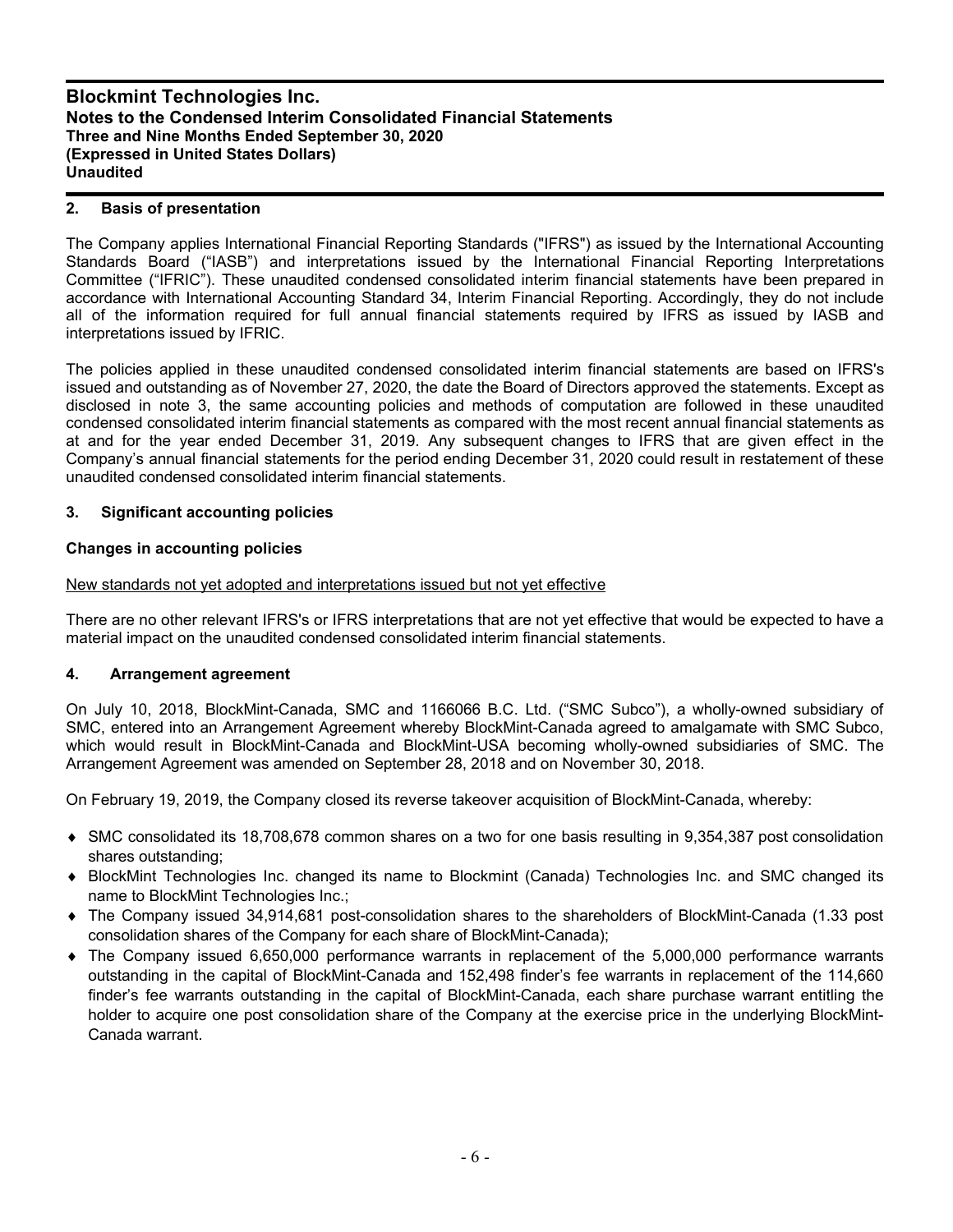# **4. Arrangement agreement (continued)**

In accordance with IFRS 3, Business Combinations, the substance of the transaction is a reverse takeover of a nonoperating company. The transaction does not constitute a business combination as SMC does not meet the definition of a business under the standard. As a result, the transaction is accounted for as a capital transaction with BlockMint-Canada being identified as the acquirer and the equity consideration being measured at fair value. The resulting unaudited condensed consolidated interim statement of financial position is presented as a continuance of BlockMint-Canada and comparative figures presented in the unaudited condensed consolidated interim financial statements prior to the reverse takeover are those of BlockMint-Canada.

IFRS 2, Share-based Payment, applies to transactions where an entity grants equity instruments and cannot identify specifically some or all of the goods or services received in return. Because BlockMint-Canada issued shares with a value in excess of the assets received, the difference is recognized in profit or loss as a transaction cost. The amount assigned to the transaction cost of \$3,458,765 is the difference between the fair value of the consideration and the net identifiable assets of SMC acquired by BlockMint-Canada.

| <b>Transaction cost</b>                  |    | 3,458,765 |
|------------------------------------------|----|-----------|
| Net assets acquired                      |    | 376,514   |
| Accounts payable and accrued liabilities |    | (38, 362) |
| Other receivables and prepaid expenses   |    | 6,657     |
| Cash                                     | \$ | 408.219   |
| Identifiable assets acquired             |    |           |
| Total consideration                      | D  | 3,835,279 |
|                                          |    |           |
| Consideration - Shares: SMC shareholders | \$ | 3,835,279 |

### **5. Digital currency**

Digital currency is measured at fair value using the quoted price on www.coinmarketcap.com. Management considers this fair value to be a Level 2 input under the IFRS 13 *Fair Value Measurement* fair value hierarchy as the price on this source represents an average of quoted prices on multiple digital currency exchanges. The Company is relying on the data available at www.coinmarketcap.com to be an accurate representation of the closing price for the digital currency.

As at September 30, 2020, the Company's digital currency consisted of Monero with a fair value of \$1,293 (December 31, 2019 - \$533). Digital currencies are recorded at their fair value on the date that they were received as revenues and are revalued to their current market value at each reporting date based on the closing price obtained from www.coinmarketcap.com.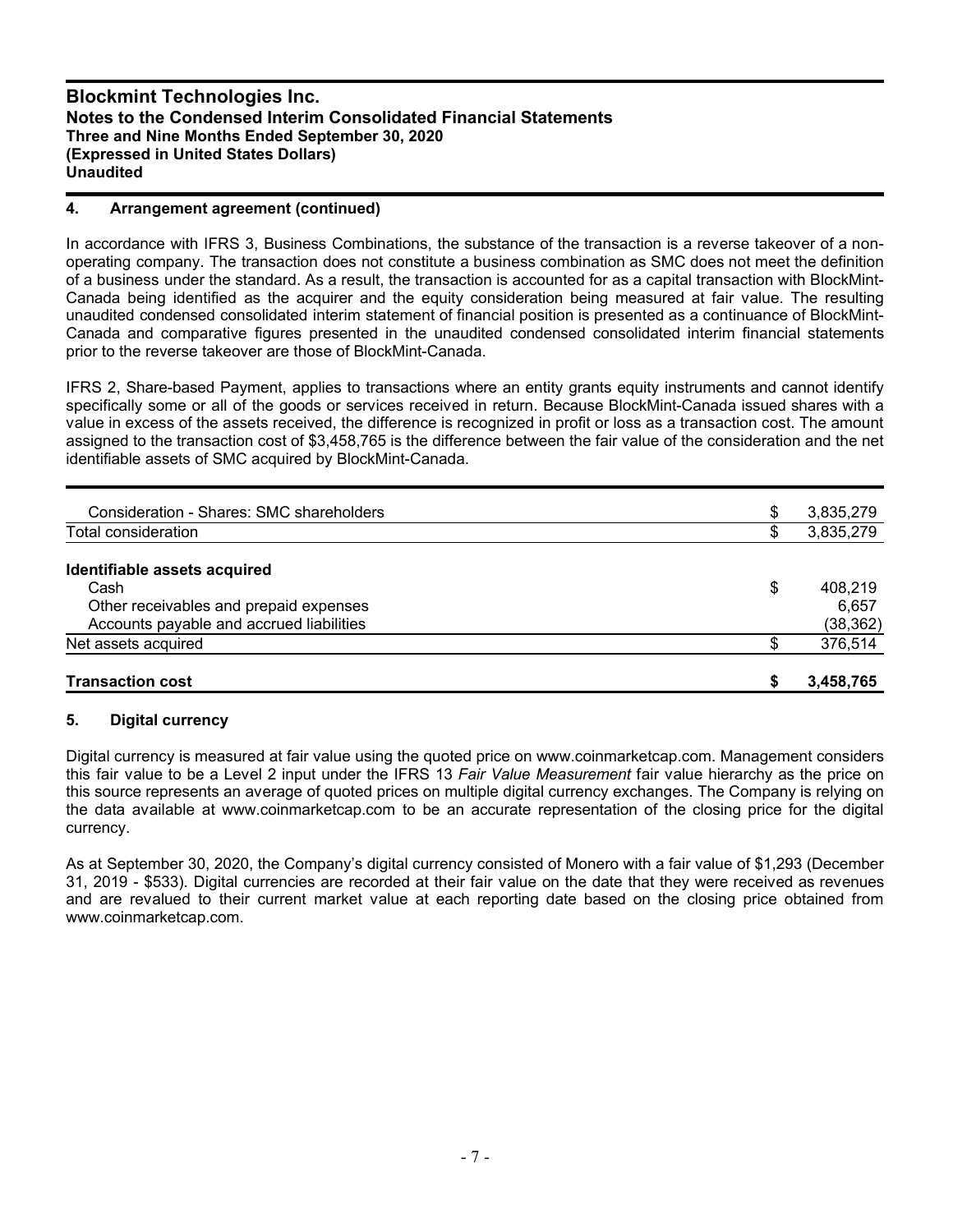#### **6. Equipment**

| Cost                                                                                                                       | <b>Computer</b><br>and mining Furniture and<br>equipment | Total                                                                 |           |                                 |      |                                       |
|----------------------------------------------------------------------------------------------------------------------------|----------------------------------------------------------|-----------------------------------------------------------------------|-----------|---------------------------------|------|---------------------------------------|
| Balance, December 31, 2018, December 31, 2019 and<br><b>September 30, 2020</b>                                             | \$                                                       | 150,660 \$                                                            |           | $2,900$ \$                      |      | 153,560                               |
| <b>Accumulated depreciation</b>                                                                                            |                                                          | <b>Computer</b><br>and mining Furniture and<br>equipment<br>equipment |           |                                 |      | Total                                 |
| Balance, December 31, 2018<br>Depreciation for the year<br>Impairment<br>Balance, December 31, 2019 and September 30, 2020 | \$<br>\$                                                 | 134,370 \$<br>7,240<br>9.050<br>150,660                               | \$        | 724 \$<br>967<br>1,209<br>2,900 | - \$ | 135,094<br>8,207<br>10,259<br>153,560 |
| <b>Carrying amount</b>                                                                                                     |                                                          | <b>Computer</b><br>and mining Furniture and<br>equipment              | equipment | Total                           |      |                                       |
| Balance, December 31, 2019 and September 30, 2020                                                                          | \$                                                       |                                                                       | \$        |                                 | \$   |                                       |

Digital currencies have a limited history and pricing has been very volatile. Historical performance of digital currencies are not indicative of their future price performance. The Company had undertaken a conservative approach and had no immediate plans to deploy additional blockchain based applications based on digital currency prices at the time. As a result the Company has taken an impairment charge equal to the carrying amount of equipment.

### **7. Intangible assets**

|                | As at<br>December 31,<br>2018 | <b>Additions</b> | As at<br>December 31,<br>2019 | <b>Additions</b> | As at<br>September 30,<br>2020 |
|----------------|-------------------------------|------------------|-------------------------------|------------------|--------------------------------|
| Patent pending | $17,500$ \$                   | $\blacksquare$   | 17,500 \$                     |                  | 17,500                         |

### **8. Share capital**

### a) Authorized share capital

The Company is authorized to issue an unlimited number of common shares with no par value. The holders of common shares are entitled to receive dividends which may be declared from time to time, and are entitled to one vote per share at meetings of the Company. All shares are ranked equally with regards to the Company's residual assets.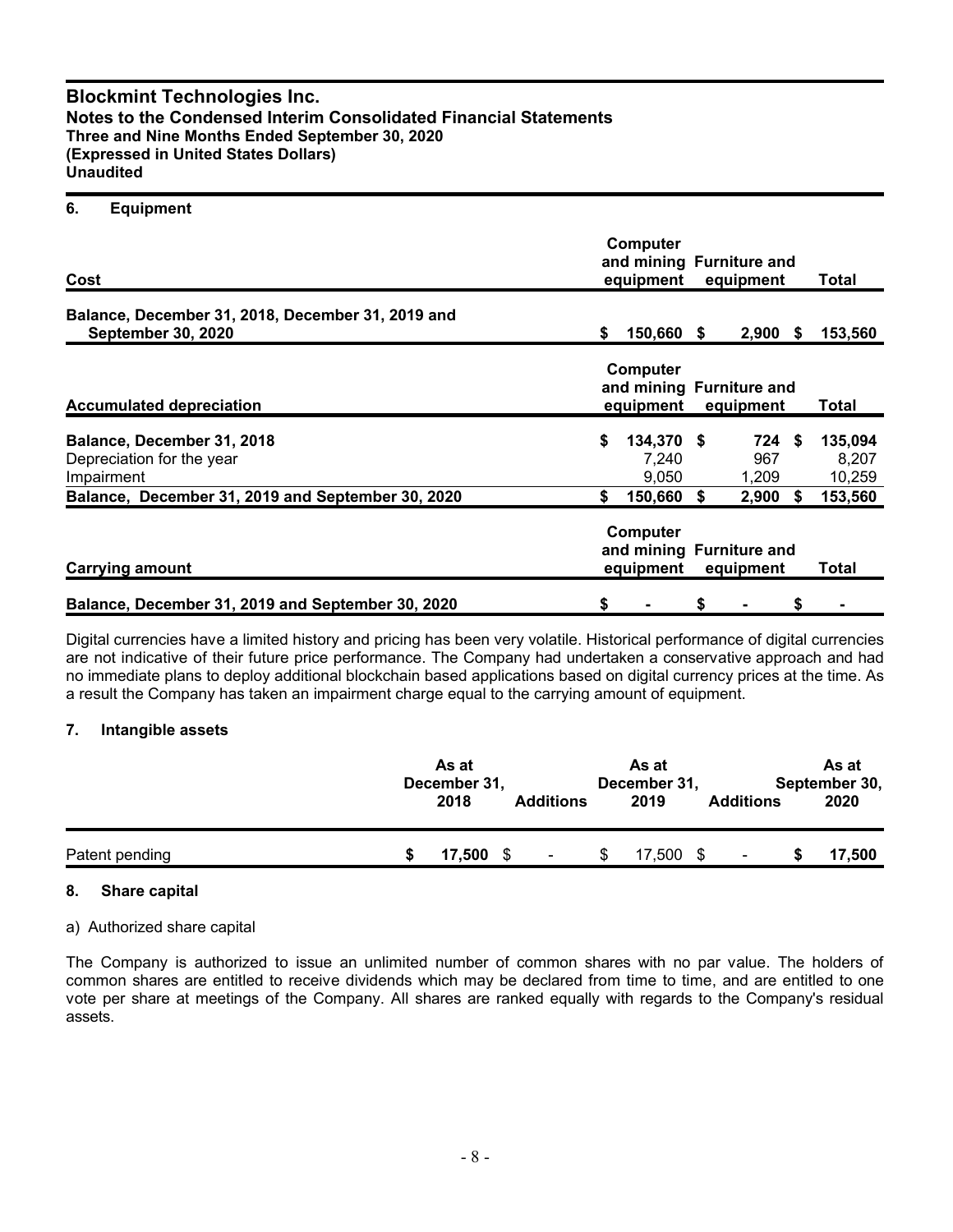## **8. Share capital (continued)**

b) Common shares issued

|                                                                       | Number of<br>common<br>shares | Amount    |
|-----------------------------------------------------------------------|-------------------------------|-----------|
| Balance, December 31, 2018                                            | 26,251,640 \$                 | 5.049.154 |
| Elimination of BlockMint-Canada (i)                                   | (26, 251, 640)                |           |
| Conversion of BlockMint-Canada (i)                                    | 34,914,681                    |           |
| Conversion of shares and consideration for RTO (note 4)               | 9.354.387                     | 3,835,279 |
| Balance, September 30, 2019, December 31, 2019 and September 30, 2020 | 44,269,068                    | 8,884,433 |

(i) On February 19, 2019, BlockMint-Canada, BlockMint-USA, SMC and 1166066 B.C. Ltd. ("SMC Subco"), a wholly-owned subsidiary of SMC, completed the Arrangement Agreement whereby SMC issued 34,914,681 postconsolidation shares to the shareholders of BlockMint-Canada (1.33 post consolidation shares for each share of BlockMint-Canada).

The Amalgamation was accounted for as a RTO whereby BlockMint-Canada, was identified as the acquirer for accounting purposes (see note 4).

#### **9. Warrant reserve**

|                                                                       | Number of<br>warrants   | Weighted<br>average<br>exercise price |
|-----------------------------------------------------------------------|-------------------------|---------------------------------------|
| Balance, December 31, 2018<br>Expired                                 | 6,802,498<br>(152, 498) | 0.03<br>0.37                          |
| Balance, September 30, 2019, December 31, 2019 and September 30, 2020 | 6,650,000               | 0.03                                  |

The following table reflects the warrants issued and outstanding as of September 30, 2020:

| <b>Expiry date</b> | Number of<br>warrants | <b>Grant date</b><br>fair value | <b>Exercise</b><br>price |  |
|--------------------|-----------------------|---------------------------------|--------------------------|--|
| February 1, 2023   | 6,650,000             | 17.500                          | CDN 0.05                 |  |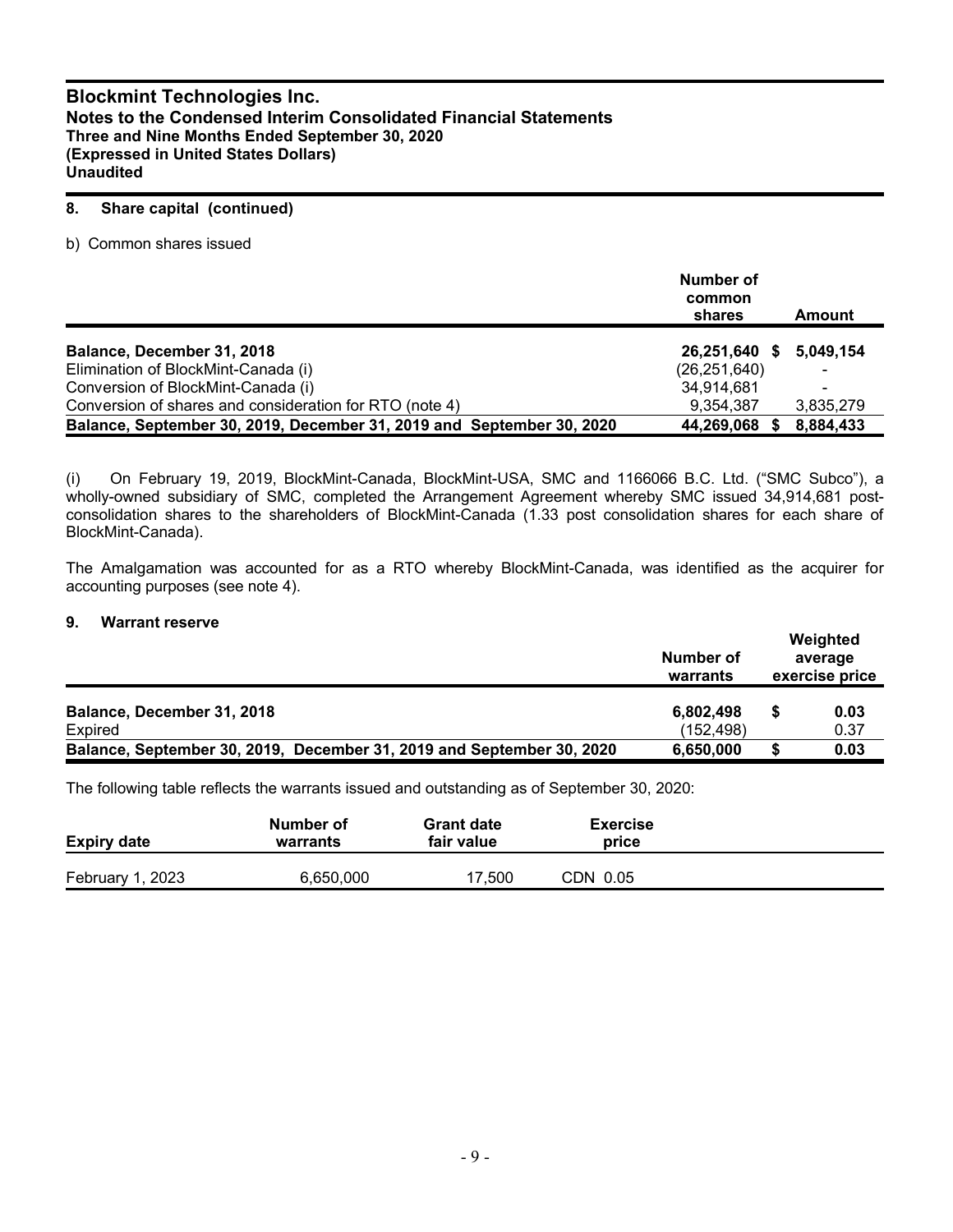## **10. Related party transactions**

Key management personnel includes the Board of Directors of the Company, officers, and close family members and enterprises which are controlled by these individuals, as well as certain persons performing similar functions.

(a) The Company entered into the following transactions with related parties:

|                                |       | <b>Three Months</b><br>September 30, |  |        | <b>Nine Months Ended</b><br>September 30, |        |
|--------------------------------|-------|--------------------------------------|--|--------|-------------------------------------------|--------|
|                                |       | 2020                                 |  | 2019   | 2020                                      | 2019   |
| Owen Bird Law Corporation      | (i)   | \$<br>1.085                          |  | 10.722 | $2.461$ \$                                | 41.674 |
| Bayswater Consulting Ltd.      | (ii)  | 2,259                                |  | 2.268  | 6.643                                     | 6.030  |
| Marrelli Support Services Inc. | (iii) | 8,420                                |  | 8.177  | 25.784                                    | 23,949 |

(i) For the three and nine months ended September 30, 2020, the Company expensed \$1,085 and \$2,461, respectively (three and nine months ended September 30, 2019 - \$10,722 and \$41,674, respectively) for legal services to Owen Bird Law Corporation, a legal firm of which Jeff Lightfoot is a shareholder. As at September 30, 2020, \$1,466 (December 31, 2019 - \$500) was payable to this party and the amount is included in accounts payable and accrued liabilities.

(ii) For the three and nine months ended September 30, 2020, the Company expensed \$2,259 and \$6,643, respectively (three and nine months ended September 30, 2019 - \$2,268 and \$6,030, respectively) to a private company controlled by Erin Walmesley, the Company's corporate secretary, for corporate services.

(iii) For the three and nine months ended September 30, 2020, the Company expensed \$8,420 and \$25,784, respectively (three and nine months ended September 30, 2019 - \$8,177 and \$23,949, respectively) to Marrelli Support Services Inc. ("Marrelli") for: Victor Hugo to act as the Chief Financial Officer of the Company; and for bookkeeping services. Victor Hugo is an employee of Marrelli. These services were incurred in the normal course of operations for general accounting and financial reporting matters. As at September 30, 2020, Marrelli was owed \$1,314 (December 31, 2019 - \$6,364), and the amount is included in accounts payable and accrued liabilities.

(b) Remuneration of directors and key management personnel, other than consulting fees, of the Company was as follows:

|                     |    | <b>Three Months</b><br>September 30, |    |        |  | <b>Nine Months Ended</b> |  |         |  |  |
|---------------------|----|--------------------------------------|----|--------|--|--------------------------|--|---------|--|--|
|                     |    |                                      |    |        |  | September 30,            |  |         |  |  |
|                     |    | 2020                                 |    | 2019   |  | 2020                     |  | 2019    |  |  |
| Management salaries | \$ | 18,000                               |    | 28,000 |  | 54,000 \$                |  | 168,000 |  |  |
| Directors fees      |    | 7.032                                |    | 6.771  |  | 20.241                   |  | 13,542  |  |  |
|                     | S  | 25,032                               | \$ | 34.771 |  | 74,241 \$                |  | 181,542 |  |  |